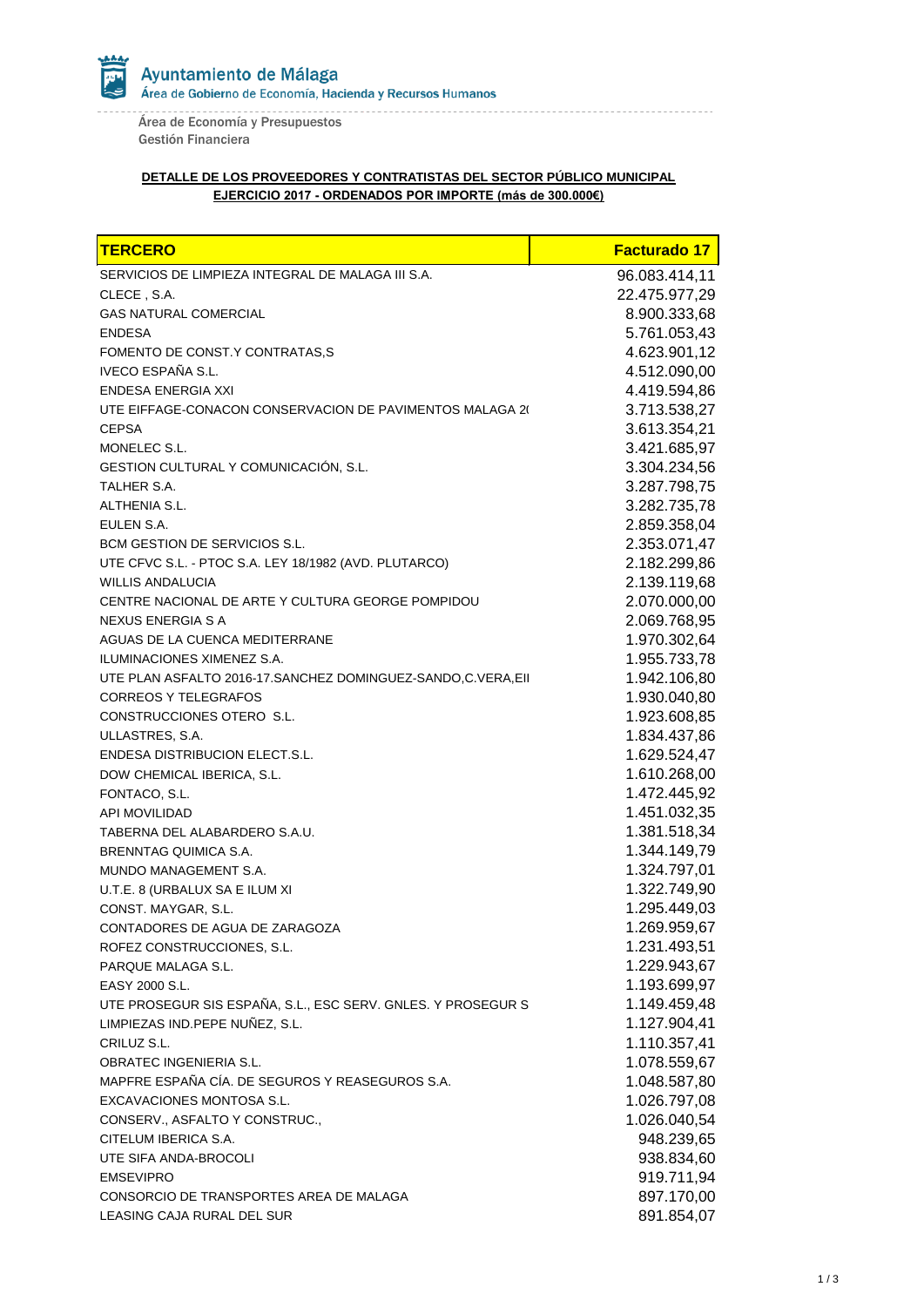

Área de Economía y Presupuestos Gestión Financiera

## **DETALLE DE LOS PROVEEDORES Y CONTRATISTAS DEL SECTOR PÚBLICO MUNICIPAL EJERCICIO 2017 - ORDENADOS POR IMPORTE (más de 300.000€)**

| <b>TERCERO</b>                                               | <b>Facturado 17</b> |
|--------------------------------------------------------------|---------------------|
| ASISTENCIA SANITARIA INTERPROVINCIAL DE SEGUROS S.A.U.       | 886.039,00          |
| CIRQUE EOLO, S.L.                                            | 860.851,02          |
| DEMARCACION DE COSTAS ANDALUCIA MALAGA                       | 847.814,54          |
| HERMANOS CAMPANO, S.L.                                       | 846.055,69          |
| NORTEMPO ETT, S.L.                                           | 823.518,56          |
| UTE CCXXXVI TELEFONICA DE ESPAÑA SAU - TELEFONICA MOVILES E  | 811.487,10          |
| HISPANICA DE LIMPIEZAS S.A.                                  | 785.651,41          |
| INTEGRATED CALL CENTRE SERVICE                               | 774.827,04          |
| SISTEMAS TECNICOS Y MONTAJE S.L.                             | 768.435,11          |
| SIEPARK MALAGA, S.L.                                         | 757.383,63          |
| EMIN S.L.                                                    | 740.555,00          |
| GUAMAR, S.A.                                                 | 732.120,74          |
| CONSTRUCCIONES SANCHEZ DOMINGUEZ SANDO S.A.                  | 722.630,17          |
| CONSTRUCCIONES LASOR, S.L.                                   | 721.977,91          |
| <b>LEASING SANTANDER</b>                                     | 695.593,83          |
| <b>INGENIA</b>                                               | 684.624,61          |
| BIOMASA DEL GUADALQUIVIR, S.A                                | 650.051,89          |
| NAXFOR INGENIERIA E                                          | 641.465,36          |
| <b>PROSETECNISA</b>                                          | 628.227,37          |
| <b>SACROG</b>                                                | 611.533,13          |
| CENTRAL DE LIMPIEZAS DIAMANTE S.L.                           | 607.612,07          |
| UNIPOST S.A.                                                 | 601.658,05          |
| MAN TRUCK & BUS IBERIA SA UNIPERSON                          | 591.052,66          |
| ATLAS SERVICIOS EMPRESARIALES, S.A.                          | 569.256,60          |
| NITLUX S A                                                   | 554.798,65          |
| TECNICAS DE HIDROLIMPIEZA, SL                                | 538.446,77          |
| <b>MEDIOS ACUATICOS S.L.</b>                                 | 522.828,60          |
| Mª DOLORES MARTINEZ VARA DE REY SA (MARVA)                   | 519.681,58          |
| SEGURIDAD INTEGRAL SECOEX S.A.                               | 514.499,01          |
| MULTISER DEL MEDITERRANEO S.L.                               | 512.428,05          |
| INICIA SIGLO XXI S.L.                                        | 493.219,55          |
| ETRALUX S A                                                  | 488.150,89          |
| DELTA INFRAESTRUCTURAS Y SERVICIOS                           | 487.579,64          |
| AUTORIDAD PORTUARIA - PUERTO DE MALAGA                       | 461.508,74          |
| CONTENUR S.L.                                                | 457.823,40          |
| TECNILÓGICA ECOSISTEMAS, S.A.                                | 448.331,51          |
| HELVETIA CIA SUIZA SOCIEDAD ANONIMA DE S                     | 444.707,34          |
| FACTORÍA DE ARTE Y DESARROLLO                                | 440.777,02          |
| <b>MAPFRE VIDA</b>                                           | 439.352,36          |
| SECURITAS SEG. ESPAÑA S.A.                                   | 431.825,97          |
| IBM, S.A.E.                                                  | 430.932,41          |
| <b>CEMOSA</b>                                                | 428.307,32          |
| <b>FUNDACION CIEDES</b>                                      | 424.918,66          |
| PROSEGUR SOLUC. INTG.SEGURIDAD                               | 424.798,48          |
| MUSEO ESTATAL RUSO DE SAN PETERSBURGO                        | 418.580,00          |
| CORPORACIÓN DE MEDIOS DEL SUR, S.L                           | 415.509,25          |
| INSTALACIONES, REFORMAS. CONSTRUCCION, SERVICIOS Y OBRAS     | 414.787,17          |
| C.Y VENTA IND.DE VEHICULOS,                                  | 413.249,32          |
| ALI-AUTO, S.A.                                               | 409.237,68          |
| POLARIA PROYECTOS Y OBRAS S A (ANTES POLARIA, OBRAS E INFR E | 399.500,17          |
| SECURITAS SEGURIDAD ESPAÑA, S.A                              | 398.880,60          |
| REPSOL CIAL PRODUCTOS PETROLIFEROS                           | 389.376,04          |